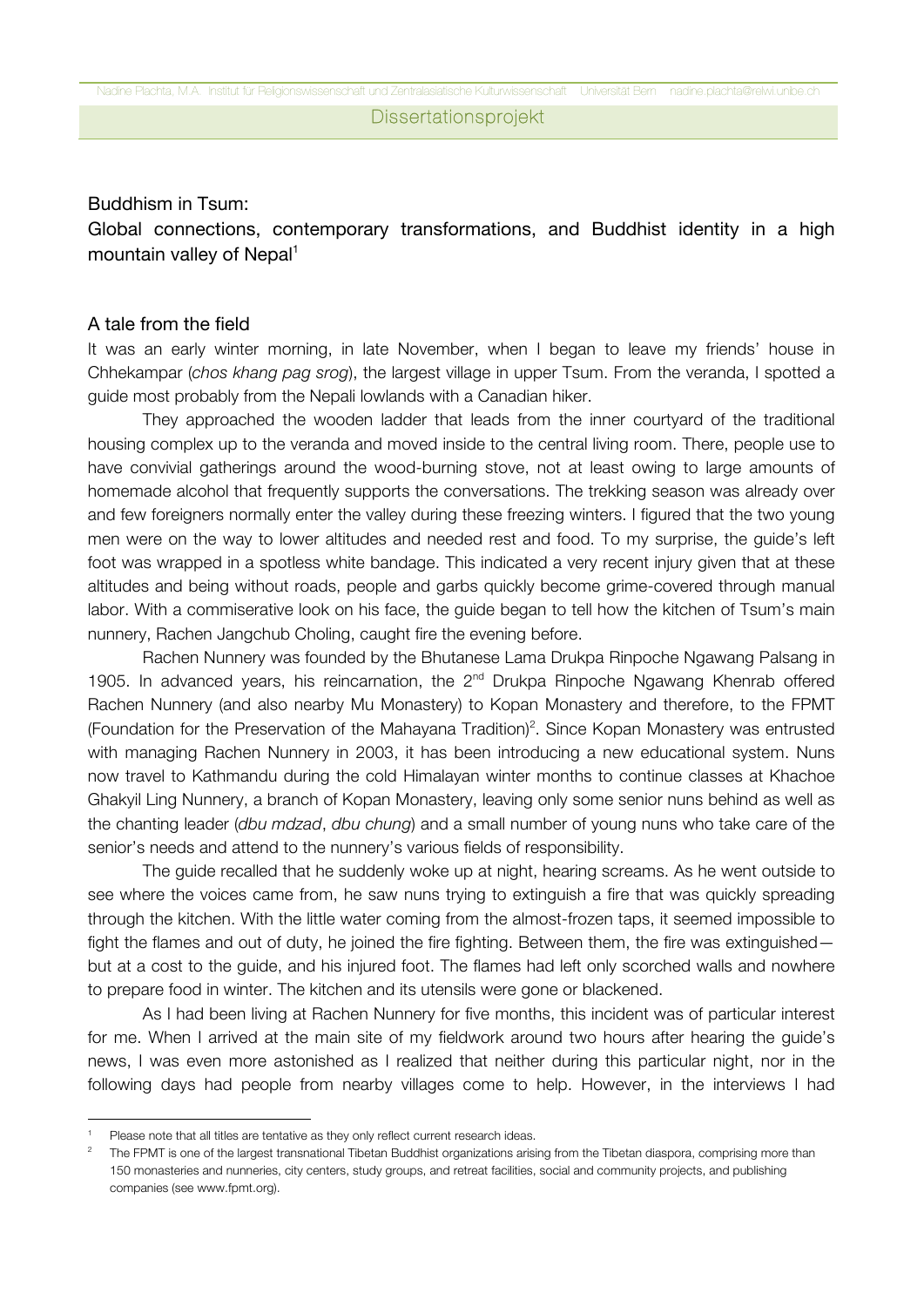conducted with Tsum's local population before, the villages' elders vividly remembered that in past times, people had frequently given assistance to the nunnery, not only when the stone roof of the main assembly hall collapsed about two decades ago, but also in day to day life. Until recently, the religious landscape of the valley was characterized by a close mutual relationship between nuns and villagers. In exchange for ritual services (*shabs brtan*), prayers (*smon lam*), and extended periods of fasting practice (*smyung gnas*), the nuns were offered roasted barley flour, potatoes, butter, and firewood. I asked myself, what had changed? The soot-blackened nuns sadly carried sacks of burnt cooking utensils from the kitchen to the nearby river.

The situation eventually became worse. Another winter evening, the disciplinarian (*dge bskos*) gathered all nuns in the main assembly hall. She announced that with Ngakyu (*sngags rgyud*) and Leru (*gle ru*) refusing them the collection of firewood, all eleven villages of upper Tsum but one now prohibited the nuns from the community forests. The few nuns staying at the convent these days were perplexed. From this day onwards, they had to walk for around two hours each way to collect fallen branches for cooking, preparing tea, and heating their rooms. As a consequence, the majority of senior nuns who suffers from arthritis were excluded from the manual labor. They now depended on the younger generation whose physical health allows them to carry the heavy loaded wooden baskets through rough terrain and on slippery mountain paths. The nuns knew that they would be able to endure this winter. But they frequently asked themselves, what would happen if the only remaining village prohibited them the community forest, too? What would happen when their friends and fellow nuns return in spring and the convent's living quarters would house eighty plus nuns again? And what about the winters to come? My friends' eyes were filled with tears when they expressed concern about their living conditions in the near future. However, as some of my interlocutors had told me, in the past Tsum's local population followed the custom of every household giving firewood to the monastic community (*tshogs shing*). What had gone wrong in recent years?

#### Research context

This Phd project attempts to explore contemporary transformations in the lives of Tibetan Buddhist nuns in Nepal, with particular attention to the rapidly growing connections between transnational Buddhist networks and local Himalayan communities. It focuses on one specific local, Jangchub Choling Rachen Nunnery in Tsum, northern Gorkha District, and discusses how ten years of FPMT's involvement at the nunnery has affected not only the nuns' self-identification, but led to contested discourses about modernity, development, and place throughout the valley. The new religious orientation that came with the FPMT's assumption of the nunnery's management in 2003 as well as new construction projects, has resulted in a serious conflict with the local population about land rights, Buddhist identity, and belonging that go far beyond monastic living quarters and influence the religious culture, ritual structures, and the economic relationships of an entire community.

Questions that are of particular importance for this dissertation are, for instance, how is identity defined, understood, and contested in contemporary religious expressions? How do identityconceptions interact with notions of belonging, place, and commonality in this particular Himalayan region? How do historical memories that are embedded in religious narratives and communityknowledge shape conceptions about being "Tsumpa"? What does it mean to belong to Tsum? Are current attempts to create a unified identity as Tsumpa a response to the rise of ethnic politics in the modern Nepalese state?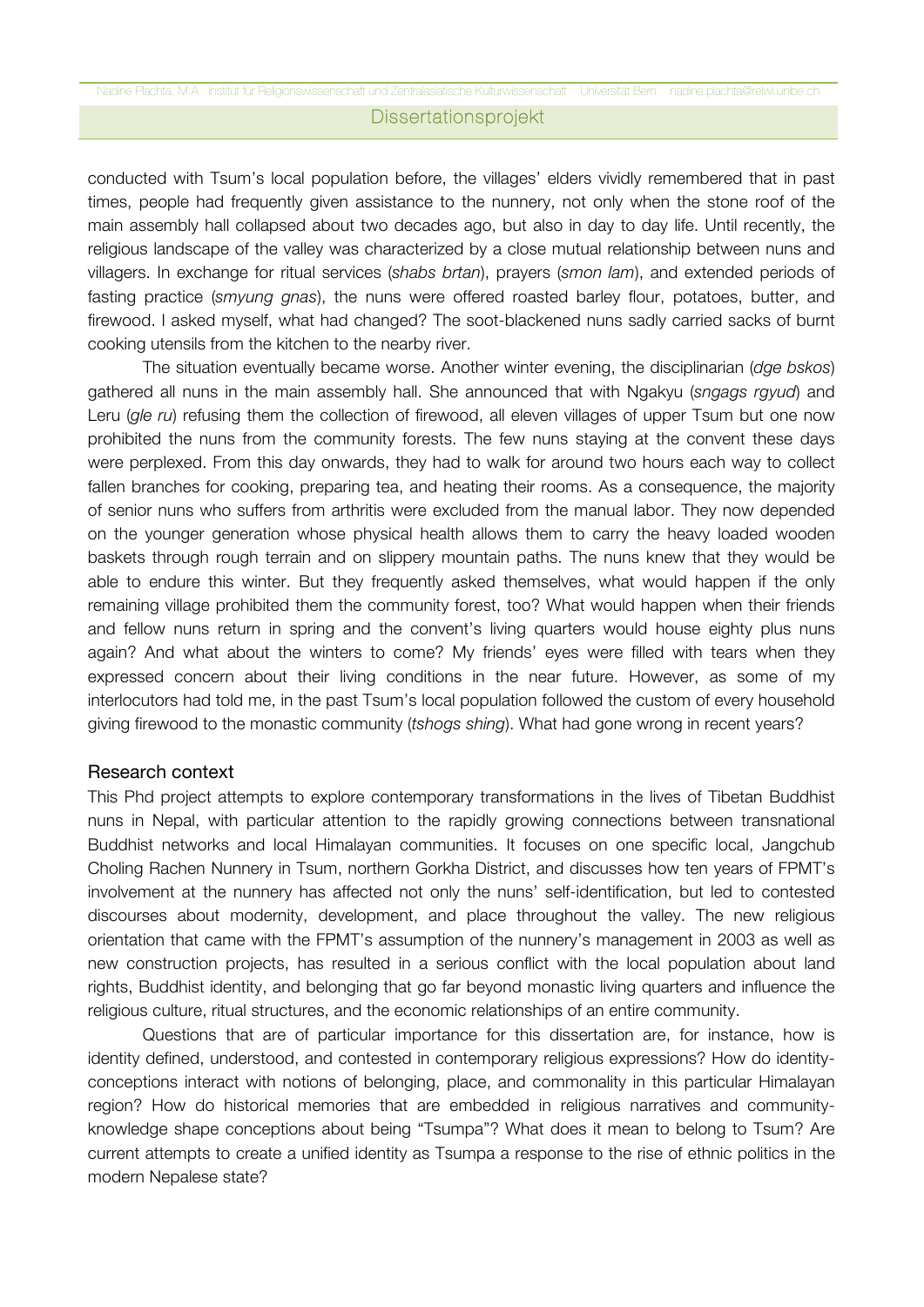### Dissertationsprojekt

This PhD draws upon extensive ethnographic investigations of these contexts in order to shed light on the creation of new patterns of Buddhist identity and belonging in the Himalayan region. It attempts to emphasize this issue by exploring religious, sociocultural and economic discourses that construct self and identity within Tibetan Buddhist communities of Nepal's northern borderlands and highlights the diverse and often conflicting social interactions that make up contemporary Tibetan Buddhist monasticism.

The appropriation of identity, belonging, and also ethnicity for political and religious means is certainly nothing new in Nepal. However, it is in terms of particular Tibetan-speaking Himalayan communities that were previously summarized under the inaccurate and discriminating category "Bhotiya", irrespective of their religious, cultural, social, and linguistic differences (see Ramble 2004). To understand this, I briefly draw on the modern political history of Nepal and the place marginalized Buddhist groups have taken in it as new federal structures of the state are increasingly affecting the traditional social fabric and are leading to new mechanisms of making and unmaking identities in the changing world of the Himalayas.

### Cultural change and the rise of ethnic politics in Nepal

From 1769, when Prithvi Narayan Shah forcefully unified about sixty former independent political entities and laid the foundation of what later came to know as the state of Nepal, high caste Hindu elite groups have been ruling the country.<sup>3</sup> Hindu political sovereignty was codified by Jang Bahahdur Rana's *muluki ain* or legal code in 1854 (see Höfer 1979) that applied the Hindu social order to the whole state, attempting to encompass the entire population into a single caste hierarchy. During Shah (1768-1846) and Rana (1846-1951) periods, the rulers created an ideological framework based upon Hindu culture and world order that were forced upon their subjects. By utilizing Hinduism as symbolic foundation of the kingdom and applying various homogenization measures, Nepal's ethnic groups were located in the lower social strata of the society that prevented them from active political participation.

Regarding the northern Himalayan regions and other outlying areas, Shah and Rana policies either followed a system that ensured the loyalty of provincial elites by permitting them a reasonable degree of authority—as it was the case for the former kingdoms of Mustang and Jumla—, or totally neglected them. For instance, as Childs (2000, 2001) notes, the time of Nubri's incorporation into the Nepalese state and its subsequent position can only be vaguely defined. Being most probably part of the Western Tibetan kingdom of Gungthang (*gung thang*), Nubri was integrated within the administrative district of Dzongka (*rdzong dga'*) in the nineteenth century and was only assigned to the Gorkha kingdom after the second Tibetan-Nepali conflict in 1855/1856. Michael Aris' note taken from the "Report on the University of California Expedition to Kutang and Nubri in Northern Nepal in Autumn 1973" clearly reflects the situation of many ethnic Tibetan enclaves throughout Nepal's northern borderlands: "In practice, […] the area is so remote and inaccessible that for all intents and purposes its people always seem to have managed their own affairs independent of governments" (1975: 62).

The marginalization of ethnic groups as well as lower Hindu castes was further intensified during the era of King Mahendra's *panchayat* system (1962-1990). The king hold de facto power over the executive, judicial, and legislative bodies, as well as the army as he solely consulted a hierarchy of

 See Hangen (2010), Krämer (2003), Pfaff-Czarnecka (2004), and Whelpton (2005) for a more detailed analysis of Nepal's political history.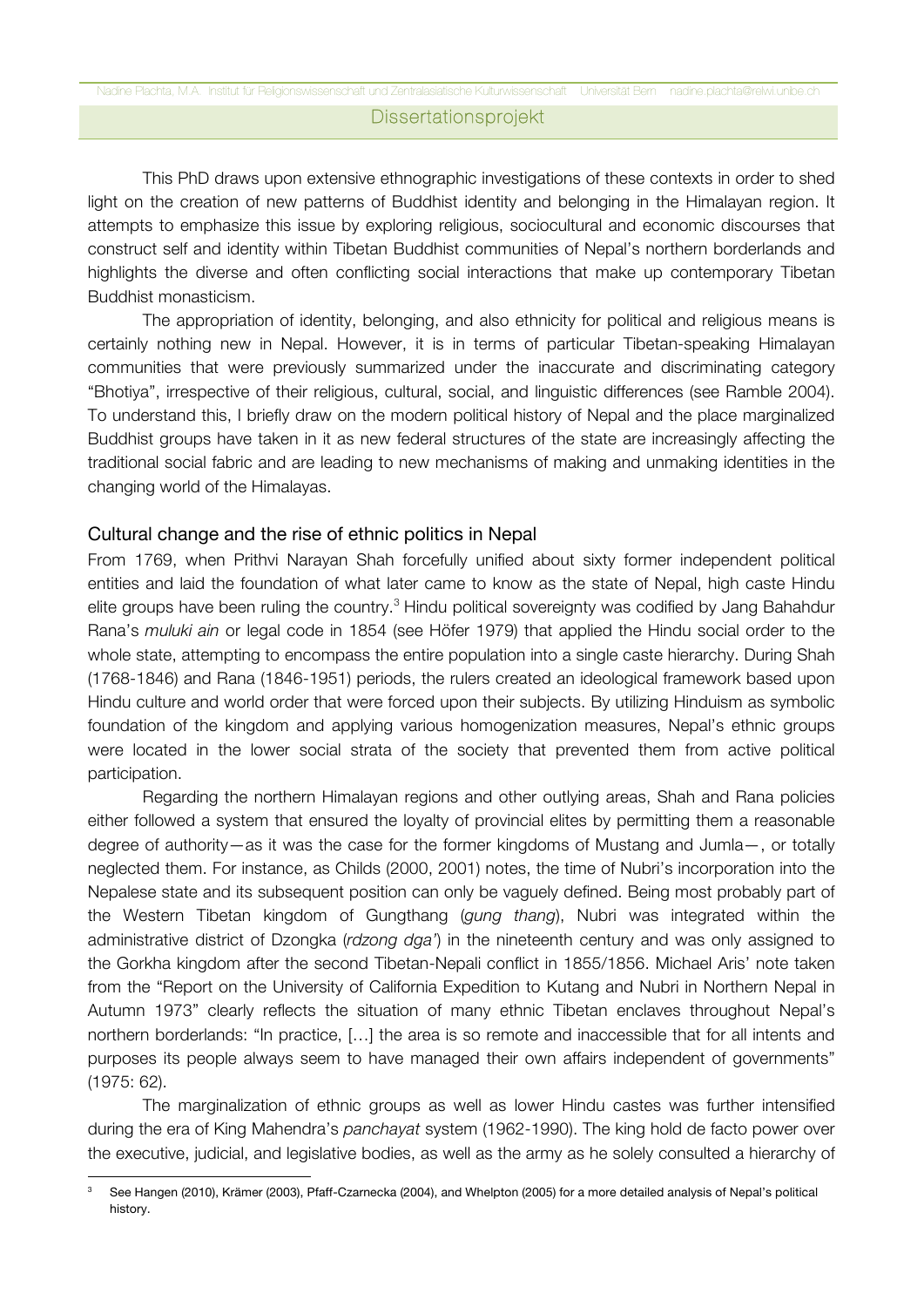#### Nadine Plachta, M.A. Institut für Religionswissenschaft und Zentralasiatische Kulturwissenschaft Universität Bern nadine.plachta@relwi.unibe.ch Dissertationsprojekt

councils (ne. *pancāyat*) at the village and district levels. In favor of Hindu royalty, a high degree of power concentration characterized Nepalese politics, totally disregarding the multi-ethnicity of its society. In the 1970s and 1980s however, a politicized ethnic consciousness arose among Nepal's many minorities who slowly began to create forums to preserve their cultural identity and to mobilize against the enforced assimilation of the Hindu dominated state. This led to the abolition of the Panchayat system and from the 1990s onwards, eventually gave rise to a constitution drafting process. In written form at least, the new constitution allowed all people to leave their subject status behind and emerge as citizens. Minority groups, not all of which have been historically-formed entities, started to make use of criteria such as language, religion, and place, and therefore drew attention to their own history in order to claim their status as equal citizens. Yet the Nepalese kingdom was declared as multi-ethnic and multi-lingual, it once more refused to introduce institutions and regulations for a broader participation of its ethnic groups in decision-making bodies. As a matter of course, the minorities' call for a secular state had been vehemently opposed. At this time, some organizations were created to represent the interests of non-Hindu religious groups in general, such as the Nepal Buddhist Federation (NBF), and of Himalayan Buddhist groups in particular, such as the Tsum Welfare Committee (TWC). At this stage however, the latter were not particularly concerned with stressing the cultural identity of the people they represented. They were founded as charitable and community service associations in order to connect people migrated to Kathmandu with their kin in mountainous regions and to provide assistance in times of crises, such as illness and death. The social orientation of the various associations has changed towards questions about ethnic and cultural identity in the light of further political transformations that occurred in the aftermath of the People's War.

The Constituent Assembly elections held in 2008 completely transformed Nepal's political landscape. Not only did the Maoists unexpectedly emerge as the largest party. The new Madhesi parties that represented most people of the southern Tarai (the plains situated on the border to India) became the fourth largest group. The Maoist started to lead a fragile coalition and, together with the Madhesi, they argued that Nepal needed an "ethnic federalism". In April, the assembly agreed to abolish monarchy and to make Nepal a federal republic, therefore ending the decade-long insurgency. The call for devolution of state power and for the formation of new states created along ethnic lines was meant to address the marginalization of *janajāti* ('ethnic','indigenous') groups and Madhesis that accompanied the Nepali state from its inception. So far, the Janajati groups have not entered the parliament, but the issue became the main argument of the 'peace process' that envisaged far-reaching structural changes. After decades of homogenization measures it was now ethnic and cultural diversity that characterized the political discourse. Many Nepalese publicly redefined their national identity and were concerned to establish how it relates to the cultures and traditions of ethnic minorities. Up to the present date, however, the interim government continuously has failed to reach a consensus on drafting a new constitution.

Interestingly, Tibetan Buddhist Himalayan enclaves have entered the Nepal Federation of Indigenous Nationalities or NEFIN (previously NEFEN, the umbrella organization representing 48 Janajati member organizations distributed across the entire country) not as Bhotyias, but as Sherpas, Tamangs, and so forth, that means as 'ethnic minority groups' based on their particular communities. In this regard, it is significant to note that it is not only the current political rhetoric of the modern Nepalese state that plays an important part in moulding the cultural identity of the Tibetan-Buddhist communities in the Himalayan region, but also external influences that deserve closer examination.